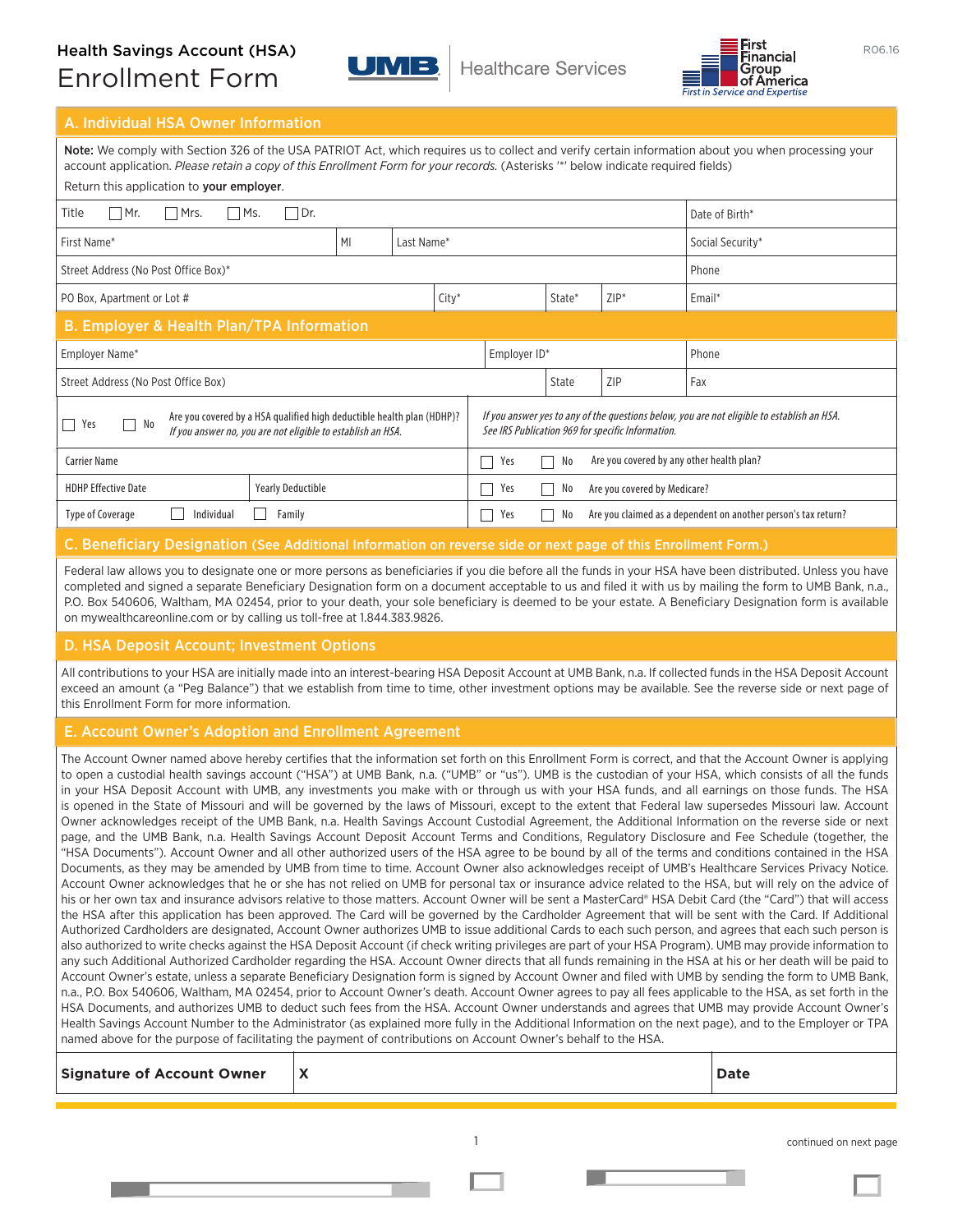

UMB is providing this additional information for the purpose of helping you make an informed choice about opening an HSA. Some of this information will help you understand and complete the Enrollment Form that is on the first page. Other information helps explain the basic purpose of some of the other documents that are part of this enrollment package.

- 1. If you have questions about whether opening an HSA is right for you, consult with your personal tax advisor. You have the ultimate responsibility to make sure opening an HSA is right for you.
- 2. We want to welcome you as a customer! UMB Bank, n.a., member FDIC, is pleased to offer you these banking products so that you can easily and conveniently use your HSA.
- 3. If you have questions in the future related to services associated with your HSA, please write UMB Bank, n.a., P.O. Box 540606, Waltham, MA 02454, or call 1.844.383.9826.
- 4. If you have larger balances in your HSA Deposit Account than you need to have available to cover your qualified medical expenses, you may want to consider other investment options. See the "HSA Investment Options" below.

A copy of UMB's Healthcare Services Privacy Notice is attached as part of this enrollment package.

High Deductible Health Plans are offered solely by Health Insurance Providers or Brokers and not by UMB. High Deductible Health Plans are not FDIC insured.

### Account Ownership

An HSA is a single ownership account in the name of the Account Owner as shown in Section A of the Enrollment Form. Only the Account Owner has the right to designate or change a beneficiary. Under this particular program (the "Program"), all funds deposited into your Deposit Account will be held by us on our books in a commingled "omnibus" account with funds of other HSA depositors that participate in the Program. We have entered into an agreement with an administrator (the "Administrator") that will create a "notional account" representing each Account Owner's funds held in the commingled account and maintain subaccounting records on our behalf of the funds in your particular Deposit Account and the transactions in your Deposit Account. The funds in your Deposit Account only include funds held in the notional account established by the Administrator under the Program and do not include funds that you may hold in other deposit accounts with us. We will title the omnibus account in a manner that will permit the Deposit Account opened in connection with the Program to be insured by the Federal Deposit Insurance Corporation on a pass-through basis so that, regardless of the amount of funds held in the commingled account, funds in your Deposit Account held in connection with the Program will be insured by the FDIC separately from the funds of other HSA depositors who also participate in the Program.

## Additional Authorized Cardholders

The Account Owner may authorize another person, such as a spouse, to withdraw funds from the HSA Deposit Account by any means available to the Account Owner. For example, if an Additional Authorized Cardholder is named that person has the authority to receive information about the account. We may provide information about the HSA to any Additional

Authorized Cardholder. Additional Card(s) will be mailed to the address of the Account Owner. The authority of the Additional Authorized Cardholder to use write checks (if applicable to your HSA) or use a Card may only be revoked by notifying UMB Bank in writing.

## **To identify Additional Authorized Cardholders, log on to your account at mywealthcareonline.com after you have completed enrollment.**

### Beneficiary Designation Information

Federal law allows you to designate one or more persons as beneficiaries if you die before all the funds in your HSA have been distributed. Unless you have completed and signed a separate Beneficiary Designation form on a document acceptable to us and filed it with us as set forth in Part C of this Enrollment Form, prior to your death, your sole beneficiary is deemed to be your estate. A Beneficiary Designation form is available on mywealthcareonline.com or by calling us toll-free at 1.844.383.9826. If you have designated one or more beneficiaries on the Beneficiary Designation form, any funds remaining in the HSA at your death will be paid as set forth in that form. You may change your beneficiaries by filing a new beneficiary designation in a written form acceptable to us prior to your death, and mailing the form to UMB Bank, n.a., P.O. Box 540606, Waltham, MA 02454. In certain states, if you are married, your spouse's consent may be necessary if you wish to name a person other than, or in addition to, your spouse as beneficiary. You should consult with your attorney before making such a beneficiary designation. By making a beneficiary designation, you represent and warrant to us that the beneficiary designation satisfies all legal requirements under applicable law and, on behalf of yourself, the beneficiaries, your heirs and your estate, you will indemnify and hold the Custodian harmless from and against any and all claims, damages, liabilities and costs (including attorney's fees) arising as a result of the Custodian's payment of the funds in your HSA in accordance with the beneficiary designation in effect on the date of your death.

## HSA Deposit Account

All contributions to your HSA will initially be made into an HSA Deposit Account at UMB. Funds in the HSA Deposit Account are FDIC-insured to the extent provided by law. The HSA Deposit Account Terms and Conditions which are part of this Enrollment Package will explain how you can access the funds in your HSA Deposit Account, such as by MasterCard® debit card, etc. These materials also disclose the fees and charges that apply to your HSA Deposit Account. We reserve the right to change those fees upon notice to you.

### HSA Investment Options

Your HSA can be much more than an account for medical expenses. It can also be a valuable tool to save for other expenses you may have in retirement. If you have more money in your HSA than you need to pay your current qualified medical expenses, you may have investment options that may allow you to earn higher yields on your HSA funds. Visit mywealthcareonline.com for more information on these investment options.

**You should be aware that any investments of your HSA funds:**

- **• Are not deposits or obligations of, and are not guaranteed by UMB Bank, n.a. or any other financial institution;**
- **• Are not insured by the FDIC or any other government agency; and**
- **• Involve investment risks, including the possible loss of principal.**

UMB is a registered service mark of UMB Financial Corporation. Bank deposit products provided by UMB Bank n.a., Member FDIC.

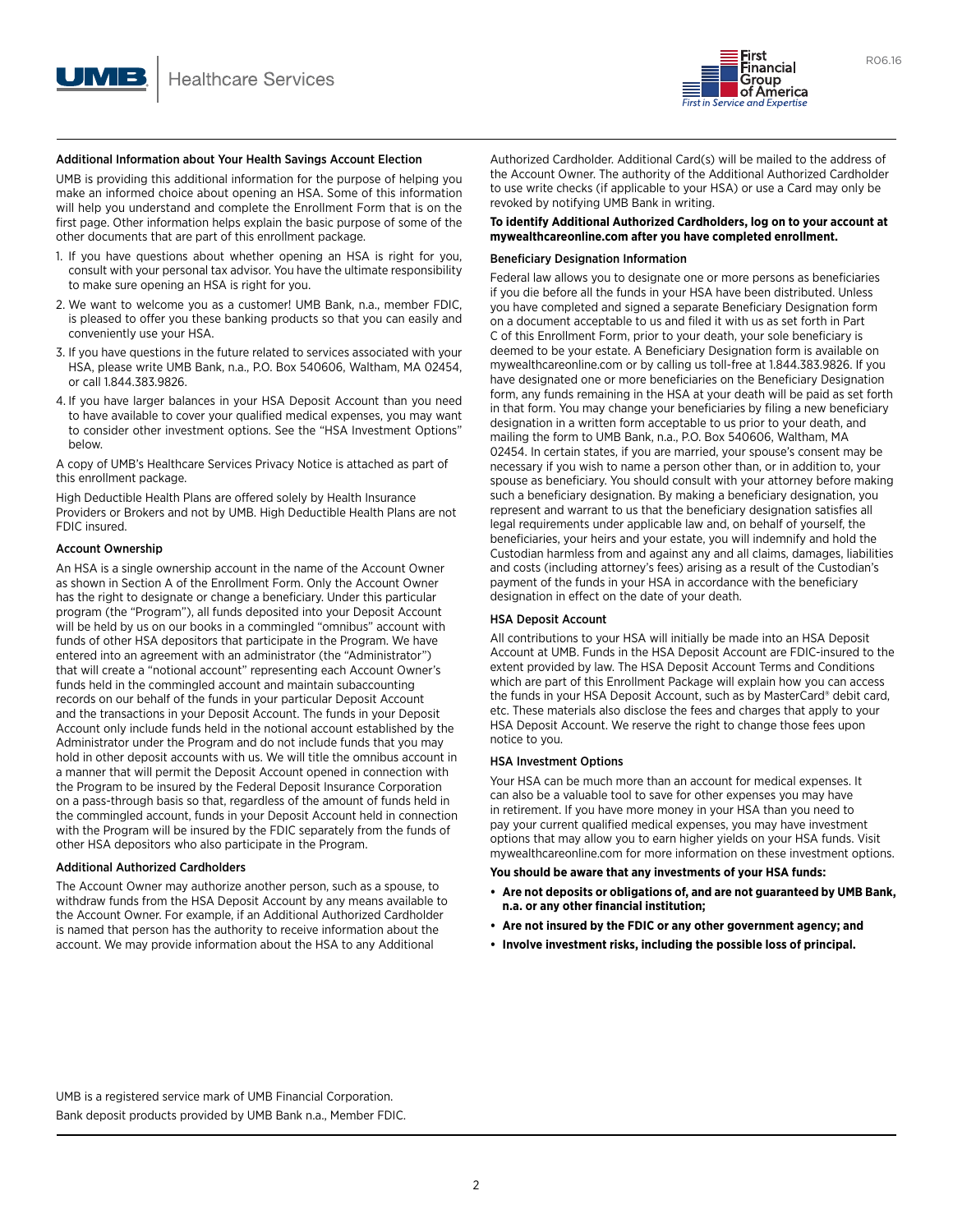## **UMB BANK, N.A. HEALTH SAVINGS ACCOUNT CUSTODIAL AGREEMENT (RETAIN FOR YOUR RECORDS)**

This agreement is made between UMB Bank, n.a. (referred to herein as "we," "us" or the "Custodian") and the individual person (referred to herein as "you" or the "Customer")<br>who completes our HSA enrollment process and sat

We comply with Section 326 of the USA Patriot Act, which requires us to collect and verify certain information about you when processing your account application. We collect your personal information from you and other sources, such as credit bureaus, affiliates or other companies.

You are establishing this HSA under Section 223(a) of the Internal Revenue Code (the "Code") exclusively for the purpose of paying or reimbursing your qualified medical<br>expenses or those of your spouse and dependents. You make the following agreement:

### **ARTICLE I**

● Your Custodial Account with UMB Bank, n.a. consists of all funds you, your employer, a family member or any other person contributes to your HSA, all investments you<br>make with or through us using those funds, and all ea

established by the IRS.<br>● Contributions for any tax year may be made at any time before the deadline for filing your federal income tax return for that year (without extensions).<br>● Rollover contributions from an HSA or an

● Qualified HSA funding distributions from an individual retirement account must be completed in a trustee-to-trustee transfer and are subject to the maximum annual contribution limit stated in Article II.

#### **ARTICLE II**

● The maximum annual contribution limit for a Customer is an amount established by the IRS for each year (depending on whether you have single coverage or family<br>coverage). These limits are subject to cost-of-living adjus

● Certain additional catch-up contributions may be made for a Customer who is at least age 55 or older and not enrolled in Medicare.<br>● Contributions in excess of the maximum annual contribution limit are subject to an exc **ARTICLE III**

● It is your responsibility to determine whether contributions to this HSA have exceeded the maximum annual contribution limit described in Article II. If contributions to this HSA exceed the maximum annual contribution limit, you agree to notify us that there exist excess contributions to the HSA. It is your responsibility to request the withdrawal<br>of the excess contributions and any net income **ARTICLE IV**

● Your interest in the balance in this Custodial Account is nonforfeitable. **ARTICLE V**

• All contributions to your Custodial Account will initially be made to an interest bearing HSA Deposit Account at UMB Bank, n.a.<br>• Other investments may be available within your Custodial Account if collected funds in you

● The assets of this HSA may not be commingled with other property except in a common trust fund or common investment fund.<br>● Neither we nor you will engage in any prohibited transaction with respect to the HSA (such as b

• Distributions of funds from this HSA may be made upon your direction, subject to the limitations described in any product-related materials that may be provided to you as<br>part of the enrollment package or as otherwise p

determining the tax consequences of any distribution.<br>● You represent and warrant that each distribution initiated by you or by any person authorized to make withdrawals from the HSA will be a "normal distribution" (i.e.,

● If you die before the entire interest in the Custodial Account is distributed, the entire Custodial Account will be disposed of as follows: (1) if the beneficiary is your spouse,<br>the HSA will become your spouse's HSA so Account as of your date of death is taxable on your final return. For other beneficiaries, the fair market value of the Custodial Account is taxable to that person in the tax year

that includes your date of death.<br>● You have the right at any time, and from time to time, to designate one or more beneficiaries to whom distribution of the HSA shall be made upon your death. To be valid, any such beneficiary designation must be delivered to us prior to your death on a form provided by or acceptable to us. You must deliver any beneficiary designation to us at<br>P.O. Box 540606, Waltham, MA 02454 or in such o

notice of your death, distribute the Custodial Account to your estate.<br>• We have no duty, obligation or responsibility to make any inquiry or conduct any investigation concerning the identification, address, or legal statu

person; (2) a custodian under the Uniform Transfers to Minors Act, including any person or entity designated as such by us if such designation is permitted by applicable law;<br>(3) a parent of such person; or (4) such person

### **ARTICLE VIII**

● You agree to provide us with information necessary for us to prepare any report or return required of a custodian by the IRS.<br>● We agree to prepare and submit any report or return as prescribed by the IRS for custodians advisor for any such advice.<br>● You are responsible for the payment of any taxes or penalties of any kind that may be assessed against the Custodial Account.

. You acknowledge that our reports to the IRS will be based on information furnished by you, and you agree to indemnify us for any liabilities, taxes, interest or penalties we incur as a result of filing a report based on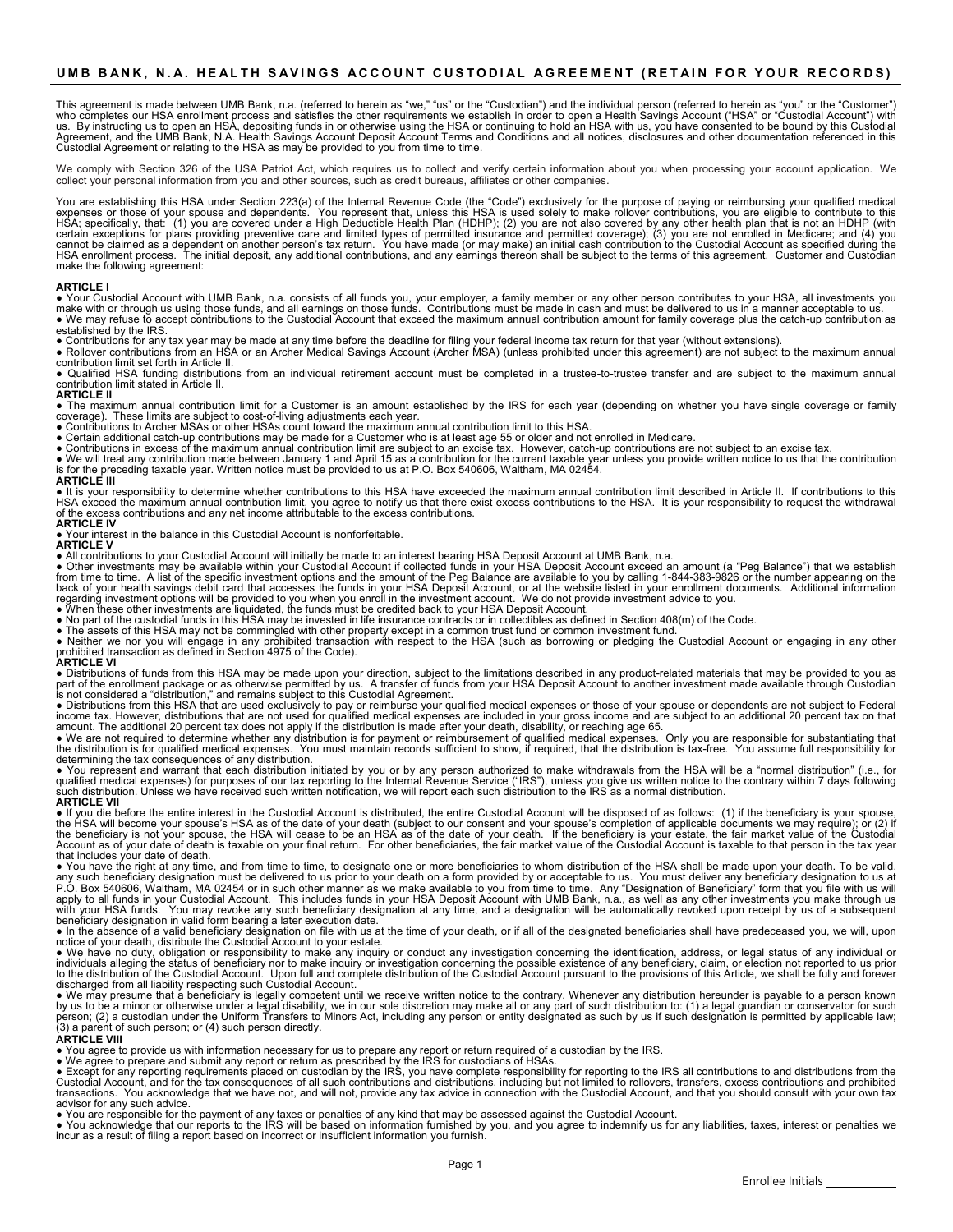## **ARTICLE IX**

● This agreement will be amended by us from time to time to comply with the provisions of the Code or IRS published guidance, and any such amendment may be made<br>retroactively and without the consent of Customer. We may al custodian

## **ARTICLE X**

● We may resign at any time for any reason upon 10 days' written notice to you. Upon such resignation, you may appoint another qualified HSA custodian to whom the<br>custodial funds shall be delivered. If you have not instru the custodial funds to you.

● If any provision contained in this agreement is or at any time should become inconsistent with any present or future law, rule or regulation governing HSAs, that provision<br>shall be deemed to be superseded or modified to

● We reserve the right to assign your HSA without your consent, provided that the assignee is qualified under the Internal Revenue Code to be a health savings account<br>custodian or trustee. Upon any assignment of this Agre

**ARTICLE XI**<br>● All questions arising with respect to the provisions of this agreement shall be determined by application of the laws of the State of Missouri except to the extent Federal law<br>supersedes Missouri law.

## **ARTICLE XII**

● Your HSA Deposit Account at UMB Bank, n.a. is FDIC-insured to the extent provided by law and is governed by the terms of the Health Savings Account Deposit Account<br>Terms and Conditions. The Deposit Account Terms and Con

- 
- 
- 2) **are not insured by the FDIC or any other government agency; and** 3) **involve investment risks, including the possible loss of principal.**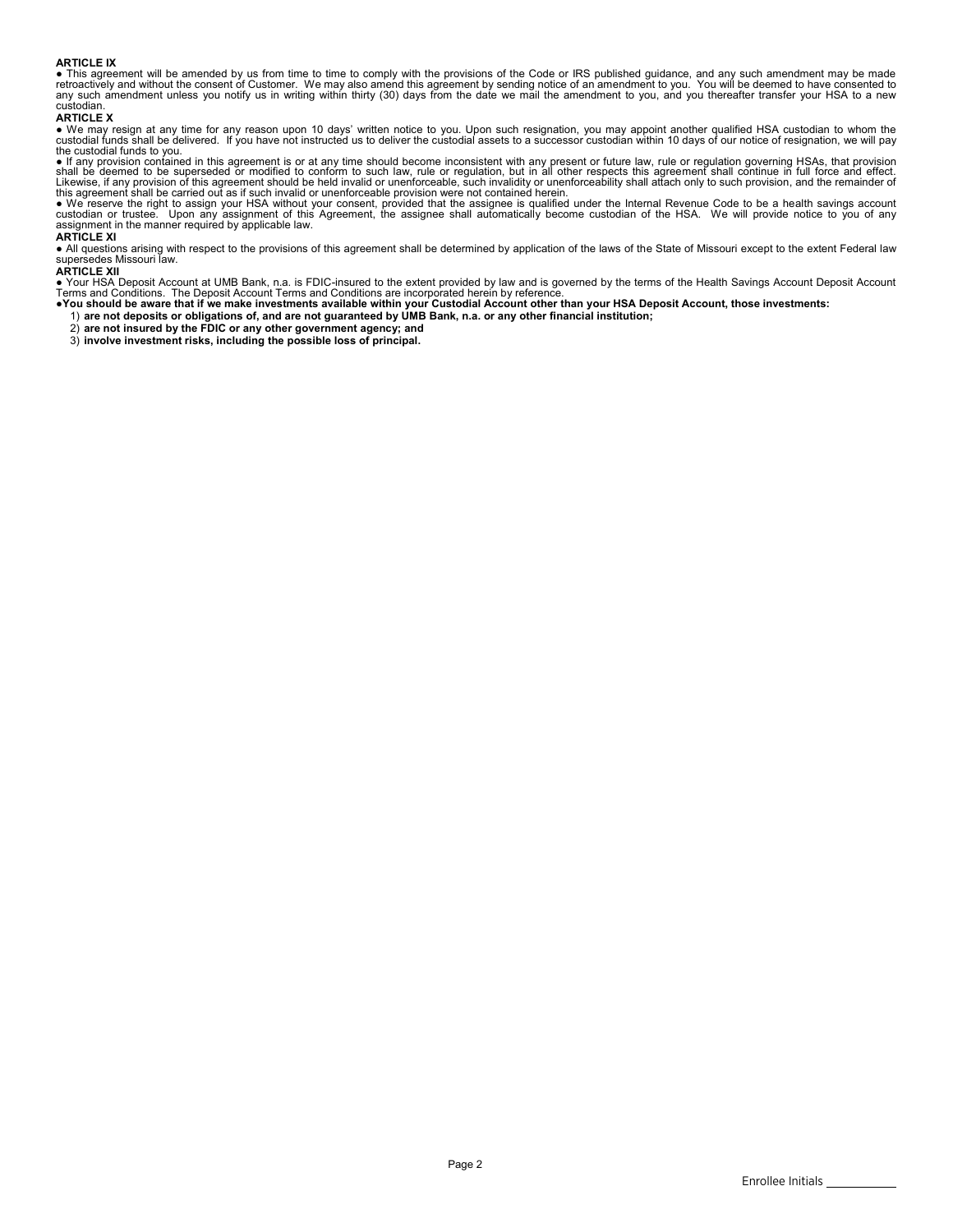## **UMB BANK, N.A. HEALTH SAVINGS ACCOUNT DEPOSIT ACCOUNT TERMS AND CONDITIONS (RETAIN FOR YOUR RECORDS)**

These Deposit Account Terms and Conditions (the "**Terms**") govern the operation of your health savings account ("Health Savings Account" or "HSA") Deposit Account with<br>UMB Bank, n.a. (the "D**eposit Account"**), and include

Account Owner and Authorized Users.<br>Under this particular program (the "Program"), all funds deposited into your Deposit Account will be held by us on our books in a commingled "omnibus" account with funds of<br>Under this pa who also participate in the Program.

The Account Owner has the right to designate one or more beneficiaries that are entitled to funds in the Deposit Account upon the Account Owner's death. Any designation of<br>beneficiary must be on a form that we provide or covering your participation in the Program.

The Account Owner may authorize another person, such as a spouse, to withdraw funds from the Deposit Account by any means available to the Account Owner (an<br>"**Authorized User**"). You may request an additional debit card to

We may decide, on the death of the Account Owner, to close the Deposit Account. Upon the death of the Account Owner, we have the right to require that any beneficiary<br>provide proof of identity. The Deposit Account may ceas

Please see the section below entitled "Interest" for specific information about the rates of interest and annual percentage yields applicable to your Deposit Account. These<br>rates, fees and terms apply only to the Health Sa

#### **Deposits and Withdrawals**

You may make an unlimited number of deposits to your Deposit Account. Deposits may be made by check or direct deposit. We may also offer other means of making<br>contributions to your Deposit Account, such as by electronic tr

You should not make deposits of cash through the mail. If you do, you assume all risk that the deposit may be lost before it reaches us. In the event of a dispute as to the<br>amount of cash that we receive, our determination

You may make an unlimited number of withdrawals from your Deposit Account. Withdrawals may be permitted by check or debit card, depending upon your particular plan,<br>and by certain other electronic fund transfers. See the

When we accept deposits and issue receipts or statements, the deposits and receipts and statements are subject to later verification and correction, if necessary. As a matter of practice, we process deposits to your Deposit Account before checks or other debit items presented for payment are processed. We, in our sole discretion, may determine<br>the order in which checks or other debit items are

Authorizing Others to Create Checks or Drafts Drawn on Your Account. If you voluntarily provide information about your Deposit Account, such as your account number<br>and our transit routing number, to any other person seekin

You must notify us of any claim that a preauthorized draft or remotely created check created by a third party and charged to your Deposit Account was not authorized or that<br>the amount of the item was different than what yo are unable to recover the amount from the bank of first deposit because you do not make the claim within the required time period, we may not be able to recover the amount<br>from the bank where the items was first deposited.

### **Statements, Statement Cycles and Reporting Errors**

Unless you have requested to receive your Deposit Account statements from us only in electronic form, you will receive an account statement for your Deposit Account that<br>participates in the Program through the U.S. mail on card transactions paid, other debits to the Deposit Account, service charges deducted from the Deposit Account, and interest earned for the period covered by the statement.

lf you have requested to receive your account statements electronically instead of in paper form, you agree that the electronic notice that we send to the e-mail address you<br>provide to us which advises you of the availabil

If you believe any statement you receive contains an error or includes an unauthorized transfer from your Deposit Account, please notify us immediately. You must examine, upon receipt, all statements or electronic statement information and report any errors or irregularities to us within thirty (30) days of your receipt of the statement or within thirty<br>(30) days of your receipt of notice o card, if applicable, for rules concerning electronic transfers.

You must bring any legal action against us to recover any amount alleged to have been improperly paid out on your account within one (1) year after the date the statement<br>containing the allegedly improper payment was made

We will convert all checks and other paper items paid from your Deposit Account, if any, to an image format. An image of the item, or for some account types, only a<br>description of the item, will be provided on your stateme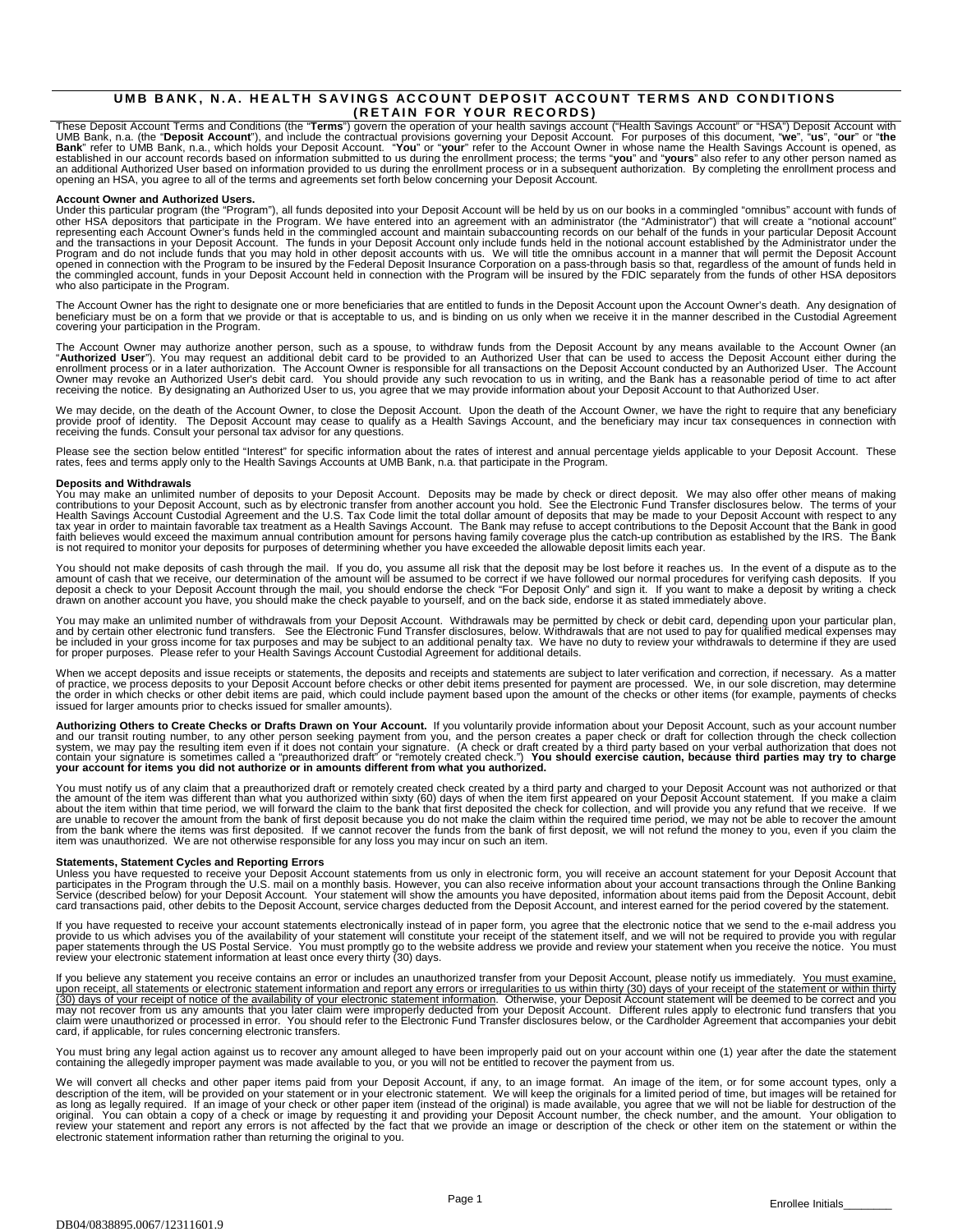### **Returned Items**

lf you do not have sufficient collected funds in your Deposit Account to cover payment of checks you have written or other debits from your Deposit Account when they are<br>presented to the Bank for payment, such debits may b checks will be sent to you. Service charges for returned debit items and overdrafts will be charged by us against your Deposit Account, and we will not be liable if checks or<br>other debits are dishonored because of insuffi upon demand. If the Bank must institute legal proceedings to collect any amounts from you, to the extent permitted by applicable law, the Bank may collect from you the costs<br>of collection and reasonable attorney's fees. An overdraft with the Account Owner.

#### **Returned Deposited Items.**

If a check or other item is deposited to your Deposit Account or cashed and is later returned unpaid to us by the financial institution upon which it is drawn, the amount of the check or other debit will be deducted from your Deposit Account. Any interest earned on your deposit evidenced by such returned item or check may be deducted from your<br>Deposit Account. There will also be a service charge

### **Stopping Payment**

If you are permitted to write checks on your Deposit Account and you want to stop payment of a check, you may do so if we receive your verbal or written stop payment order within a reasonable time before we have paid the check. If you give us verbal instructions to stop a payment, you must mail or deliver to us written confirmation of the stop<br>payment order within 14 days or the order may be There will be a service charge for each such stop payment order. Your written stop payment order should include the following information: the name of the Account Owner, the Deposit Account number, the name of the person who signed the check, the name of the party to whom the check or other item was made payable, the date and amount<br>of the check, the check number, and your name. The Bank a

#### **Closing Accounts**

You have the right to close your Deposit Account at any time, subject to giving any prior notice that may be required by law. We may charge you a fee when you close the<br>Deposit Account. If you decide to close the Deposit Deposit Account immediately. All checks or other transactions on the Deposit Account that are received for payment by us after the Deposit Account is closed will not be paid,<br>but will be returned to the party seeking payme

We have the right to close your Deposit Account, by giving you ten days written notice mailed to your address of record. We are not required to give you advance notice if we decide to close your account because of improper or unsatisfactory account activity or if you have not complied with these Terms or any other agreements we have with you.

**IRS Reporting and Withholding**<br>If you do not provide us with your correct taxpayer identification number as required by Internal Revenue Service Form W-9, you will be subject to the backup withholding requirements of the Internal Revenue Code. Additionally, there are other reasons set forth in the Internal Revenue Code for which you may be subject to backup withholding.<br>If you are subject to backup withholding, we will interest bearing account with us.

#### **Amendments**

Subject to applicable provisions of law, we may change these Terms upon notice to you.

**Applicable Law; Consent to Jurisdiction.**<br>These Terms are governed by and will be interpreted under the laws of the state where your account is opened, which is the State of Missouri. Any lawsuit against us<br>regarding you or obligations arising from maintaining your account with us.

#### **REGULATORY DISCLOSURES TRUTH IN SAVINGS**

**Interest**<br>The interest rate and Annual Percentage Yield ("**APY**") applicable to the entire balance in your Deposit Account on any given day will depend on which of the specific balance<br>ranges your daily Deposit Account ba

#### **Balance Levels**

| Tier | Balance                 | <b>Interest Rate</b> | APY   |
|------|-------------------------|----------------------|-------|
|      | \$0.00<br>999 99        | 0.05%                | 0.05% |
| Ш    | $$1,000.00 - 4,999.99$  | 0.10%                | 0.10% |
| Ш    | $$5,000.00 - 14,999.99$ | 0.20%                | 0.20% |
| IV   | \$15,000.00 and over    | 0.45%                | 0.45% |

We reserve the right to change the interest rate and APY on your Deposit Account at any time in our sole discretion. We are not required to notify you in advance of those<br>changes. We also reserve the right to change the ba

Interest will be credited to your Deposit Account at the end of each monthly statement cycle and will be compounded monthly. If you close your Deposit Account before<br>interest is credited, you will not receive any accrued ( deposit of non-cash items (i.e., checks). Fees could reduce the earnings on the account.

#### **Schedule of Fees**

You are responsible for the payment of the fees set forth in our Schedule of Fees, below. However, in some instances, the fees, or a portion thereof, may be paid by an<br>Employer, Plan Service Provider, or insurance carrier law. If there are not enough funds in your Deposit Account to cover the amounts you owe us, we may overdraw your account, without being liable to you. You agree to pay<br>immediately all fees and other amounts you owe us. We

| <b>Online Enrollment Fee</b>   | \$0.00  | <b>Check Copies</b>                 | $$10.00$ (per copy) |
|--------------------------------|---------|-------------------------------------|---------------------|
| Monthly Service Charge         | \$0.00  | Wire Transfer                       | \$10.00             |
| <b>Debit Card Transactions</b> | \$0.00  | <b>Account Closing/Transfer Fee</b> | \$15.00             |
| Insufficient funds/overdraft   | \$25.00 | Check Reimbursement (withdrawal)    | \$15.00 (per check) |
| <b>Returned Deposited Item</b> | \$3.00  | <b>Paper Statements</b>             | \$1.25 per month    |
| <b>Stop Payment Request</b>    | \$20.00 |                                     |                     |

\* Check Reimbursement charge does not apply to customer bill payments made through the Online Banking Service.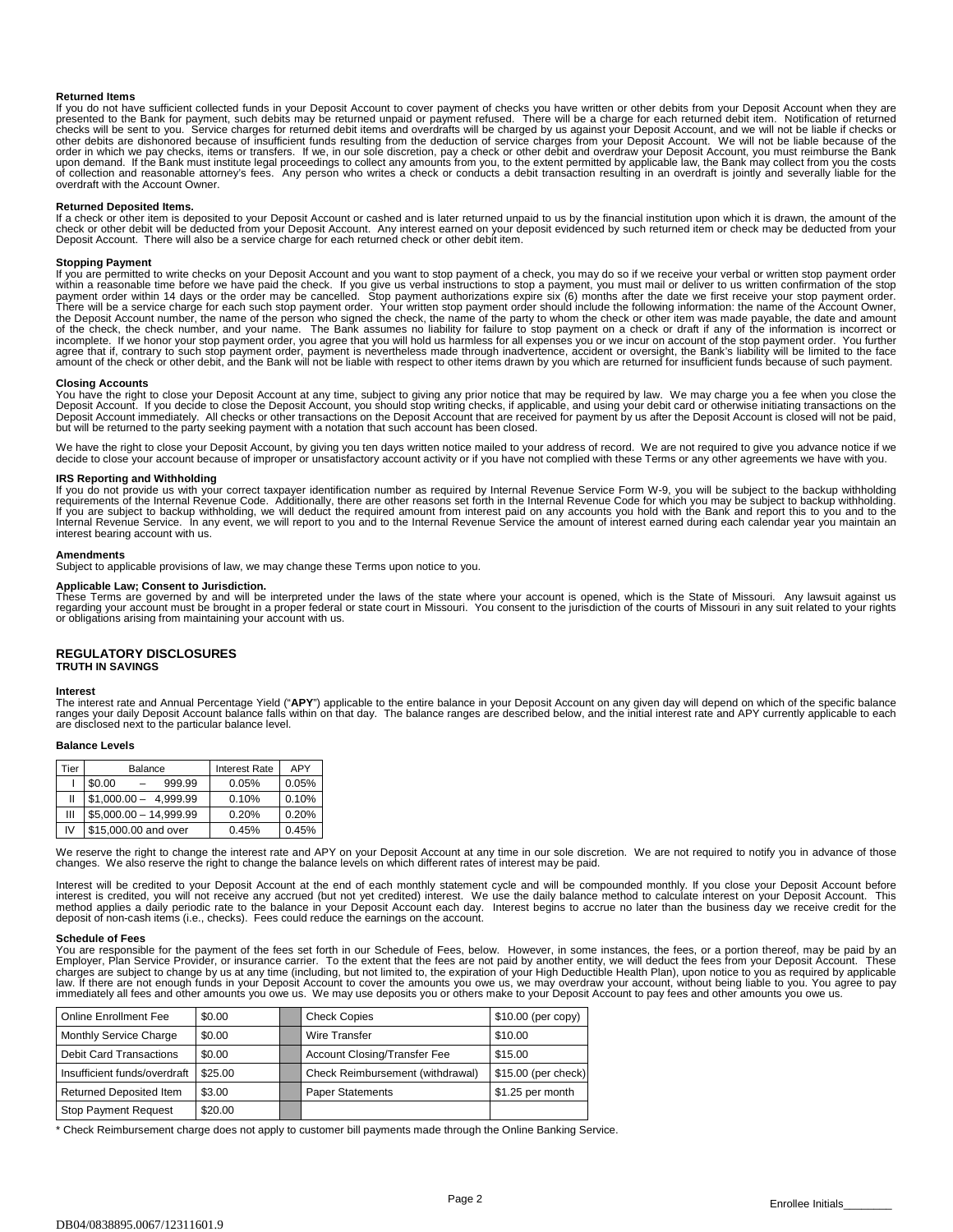The Benefit Admin Fee (below) is a monthly fee charged by your Plan Service Provider (PSP) for HSA servicing, and the amount varies by Employer. Listed below is the<br>standard fee range. Check the documents provided by your one of the following:

| Benefit Admin Fee | \$0 (fee paid by your Employer), \$1.75, \$1.85, \$2.00, \$2.25,<br>\$2.50, or \$2.75 |
|-------------------|---------------------------------------------------------------------------------------|
|                   |                                                                                       |

### **FUNDS AVAILABILITY**

#### **Availability**

Generally, our policy is to make funds from your cash and check deposits available to you on the first business day after the day we receive your deposit. (There may be some exceptions; See "Longer Delays May Apply" and "S

For determining the availability of your deposits, every day is a business day, except Saturdays, Sundays and Federal holidays. The close of each business day varies but<br>will be no earlier than 2:00 p.m. Central Time. If y we are open.

Longer Delays May Apply<br>In some cases, we will not make all of the funds that you deposit by check available to you on the first business day after the day of your deposit. Depending on the type of<br>check that you deposit,

Under the following circumstances, funds you deposit by check may be delayed up to five (5) days in addition to the maximum two-day delay explained in the preceding paragraph:

- We believe a check you deposit will not be paid. (The first \$200 will not be made available on the first business day.)
- 
- You deposit checks totaling more than \$5,000 on any one day. (The first \$200 will be made available on the day of your deposit.)<br>• You redeposit a check that has been returned unpaid. (The first \$200 will not be made av
- 

• There is an emergency, such as failure of communications or computer equipment. (The first \$200 of your deposit will not be made available on the first business day.) We will tell you at the time you make a deposit if we are not going to make all of the funds from your deposit available the business day after the day of your deposit. We will also tell you when the funds will be available. If your deposit is not made directly to one of our employees (for example, if you mail your deposit), or if we decide to take this<br>action after you have left the premises, we

### **Special Rules for New Accounts**

If you are a new customer, the following special rules will apply during the first 30 calendar days your account is open:

- 
- 
- 
- 
- Funds from electronic direct deposits into your account will be available on the day we receive your deposit.<br>
Funds from deposits of cash will be available on the first business day after the day we receive the transfer
- business day after the day of your deposit. Funds from all other check deposits will be available on or before the seventh business day after the day of your deposit.

### **Special Rule for Excess Contributions.**

We may refuse to accept contributions to the Deposit Account that the Bank in good faith believes would exceed the maximum annual deductible amount for family coverage plus the catch-up contribution as established by the IRS. If we refuse to accept the contribution, those funds will not be available in your Deposit Account. We will promptly return such excess contributions.

### **ELECTRONIC FUND TRANSFERS**

The HSA debit card that you receive with your Deposit Account may be issued by us or another bank. You may initiate electronic fund transfers using your debit card. The Cardholder Agreement you will receive with your debit card contains information about and disclosures concerning electronic fund transfers made using your debit card. See your Cardholder Agreement for further details.

B. The following disclosures pertain to other electronic fund transfers that you may make involving your Deposit Account.

1. Other Types of Electronic Funds Transfers You Can Make. You can make these other types of electronic funds transfers (in addition to debit card transactions as<br>discussed above) to or from your Deposit Account: (a) direc

Remember that withdrawals (including electronic withdrawals) that are not used to pay for qualified medical expenses may be included in your gross income for tax<br>purposes and may be subject to an additional penalty tax. Pl

(a) Direct Deposits. You can arrange to have your employer or another person arrange to make direct deposits of contributions to your Deposit Account. If you have arranged to have direct deposits made to your account at least once every 60 days from the same person or company, you can call us at 1-844-383-9826 to find out whether or not the deposit has been made.

(b) Preauthorized Debit Transfers. You may authorize us or other third parties to take electronic payments of specific amounts from your Deposit Account. These electronic payments may be authorized as a single electronic debit or as a series of continuing (such as monthly) preauthorized payments. You arrange for this service<br>by providing an authorization to the person or company make the transfer.

When you have authorized a person or company to debit your Deposit Account on a recurring basis, the preauthorized transfer will continue to be made from your<br>Deposit Account in the same amount and frequency as initially e

If the regular preauthorized payments you authorized may vary in amount, the person or company you are going to pay should tell you ten (10) days before each<br>payment when the payment will be made and how much it will be. (

(c) Stopping Payment on Preauthorized Debits**.** If you have granted someone the right in advance to deduct regular payments out of your Deposit Account, you can stop any of those payments. Here's how.

Call us at the phone number shown at the end of the Regulatory Disclosures under "UMB Contact Information" in time for us to receive your request three (3) business days or more before the payment is scheduled to be made. If you call, we may also require you to put your request in writing and get it to us within fourteen (14) days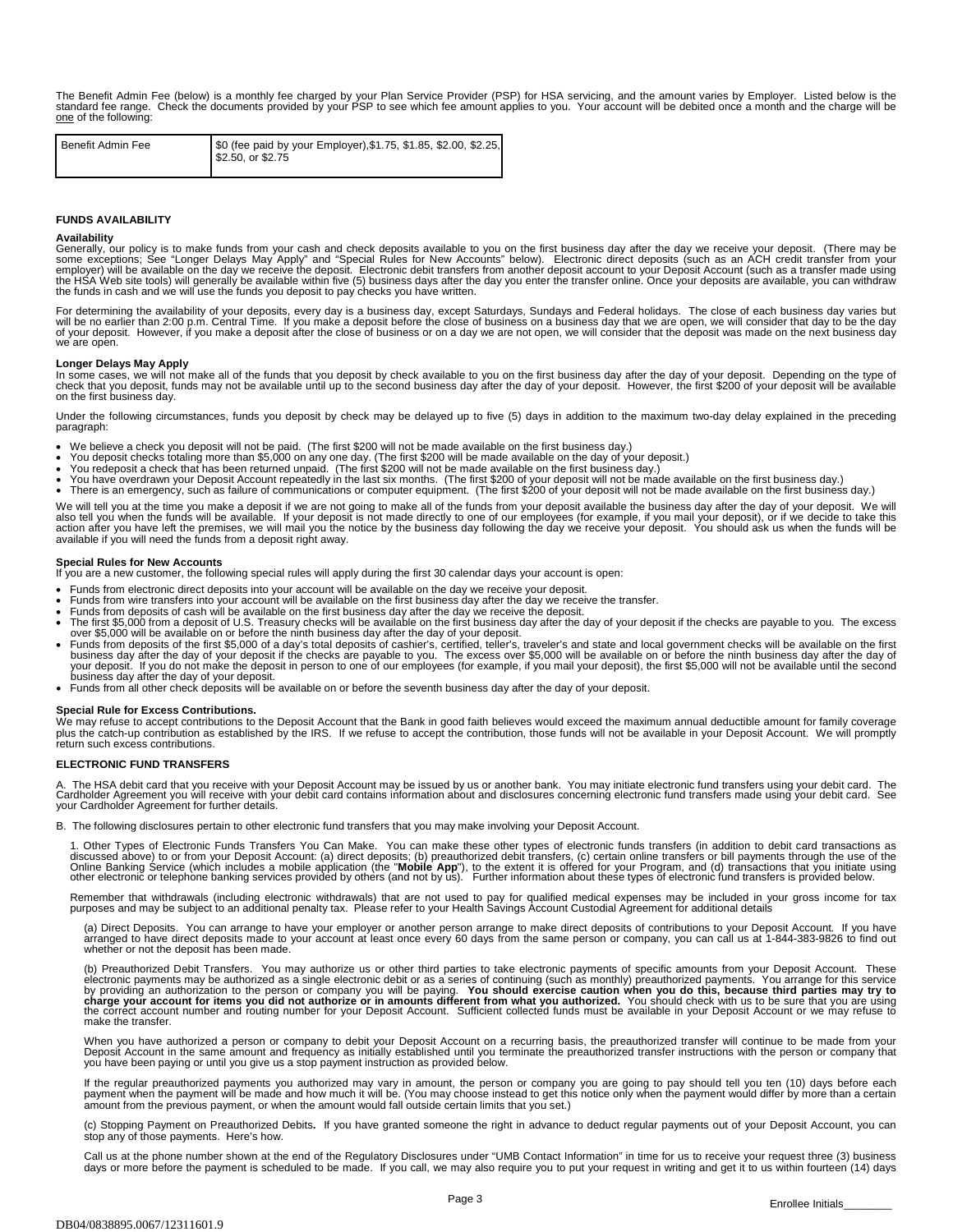after you call. The fee set forth in the Schedule of Fees, above, will apply to these stop payment orders. If you order us to stop one of these electronic payments three (3) business days or more before the transfer is scheduled, and we do not do so, we will be liable for your proximately caused losses or damages. Our liability may be further limited as provided in the "Our liability" section of these Electronic Fund Transfer disclosures, below.

When you give a stop payment order for a debit drawn pursuant to a preauthorized payment, the stop payment order will remain in effect until the earlier of (1) withdrawal of the stop payment order by you; or (2) the return of the debit entry, or, where the stop payment order is applied to more than one debit entry under a specific authorization involving a specific Originator, the return of all such debit entries.

(d) Online Banking through the HSA Website or Mobile App. The HSA website for your Deposit Account is at the specific mywealthcareonline.com URL you were<br>provided at the time you enrolled for your HSA (the "HSA Website"). and Mobile App for further details.

We may impose other limitations on the frequency or amount of online transfers you make through the Service. Those limits are not disclosed for security purposes.<br>Charges for these electronic banking services are as set fo

(e) Electronic Funds Transfer Services Provided by Third Parties. Some third parties may allow you to make transfers from your Deposit Account to pay bills using<br>Internet sites or telephone banking services provided by tho

(f) Electronic Check Conversions. If your Program includes access to your Deposit Account by check, you may authorize a merchant or other payee to make a one-time<br>electronic payment from your Deposit Account using informat

2. Liability for Unauthorized Use.In case an electronic fund transfer is made from your Deposit Account without your authorization, you should know the steps you must take.

Tell us AT ONCE if you believe that your online banking PIN or Password has been lost, stolen, or used without your permission, or if you believe that an electronic fund<br>transfer has been made without your permission, for not notify us within 60 days after you receive your HSA statement or electronic statement information.

If you report a transaction involving your Deposit Account to us at UMB Bank, n.a., P.O. Box 540606, Waltham, MA 02454 or call 1-844-383-9826 within two (2) business<br>days of when you learn of the loss or theft of your PIN as a hospital stay or a long trip, kept you from telling us, we will extend the time periods

3. Business Days. Our business days are Monday through Friday, excluding holidays.

4. Disclosures to Third Parties. We may disclose information to third parties about your Deposit Account and transactions you engage in with respect to your HSA: (a) to<br>your Employer, to the Custodian of your HSA and/or to (b) where it is necessary for completing a transaction; (c) in order to verify the existence or condition of your HSA for a third party such as a merchant; (d) in order to<br>comply with orders of government agencies or court

5. Our liability. If we do not complete an electronic funds transfer from your Deposit Account on time or in the correct amount, you may have a right to recover your polaries. However, there are some exceptions. We will no

Any liability that we may have for any failure to complete a transaction that was not intentional and that resulted from a bona fide error, notwithstanding procedures to avoid such error, shall not exceed your actual direct damages proven, and shall specifically exclude any indirect or consequential damages.

6. Error Resolution. If you believe that you did not authorize an electronic fund transaction, if you need a copy of a transaction receipt from a Merchant, if you think your<br>statement or receipt is wrong, or if you need mo or why you need more information; and (c) the dollar amount of the suspected error.

If you tell us orally, we may require that you send us your complaint or questions in writing within ten (10) business days. We will determine whether an error occurred within ten (10) business days. We will determine whet

7. Fees and Charges. With respect to your HSA and Deposit Account, fees and charges we impose for maintaining your HSA Deposit Account and for transactions<br>(including electronic transactions) in your Deposit Account are

8. Documentation of Transactions. You can get a receipt for each transfer that was made at an ATM (if ATM access allowed) or point of sale terminal, except that certain<br>terminals may not provide receipts for small transac

## **UMB Contact Information**

If you have questions in the future related to banking services associated with your Deposit Account, please write UMB Bank, n.a., P.O. Box 540606, Waltham, MA 02454 or call 1-844-383-9826. You may also call this number to request a stop payment on a preauthorized transfer from your Deposit Account.

## **ONLINE BANKING AND MOBILE APP FOR YOUR HSA (INCLUDING REGULATORY DISCLOSURES)**

The following terms and conditions (the "**Online Banking and Mobile App Terms**") apply to our online banking services applicable to your Deposit Account.

1. **The Service.** You can access online banking and the Mobile App for your Deposit Account (the "Service") using a variety of electronic devices, including a personal computer, tablet, cell phone and other portable electronic devices. You must determine whether your hardware and software meet the encryption and other requirements we have established for the Service.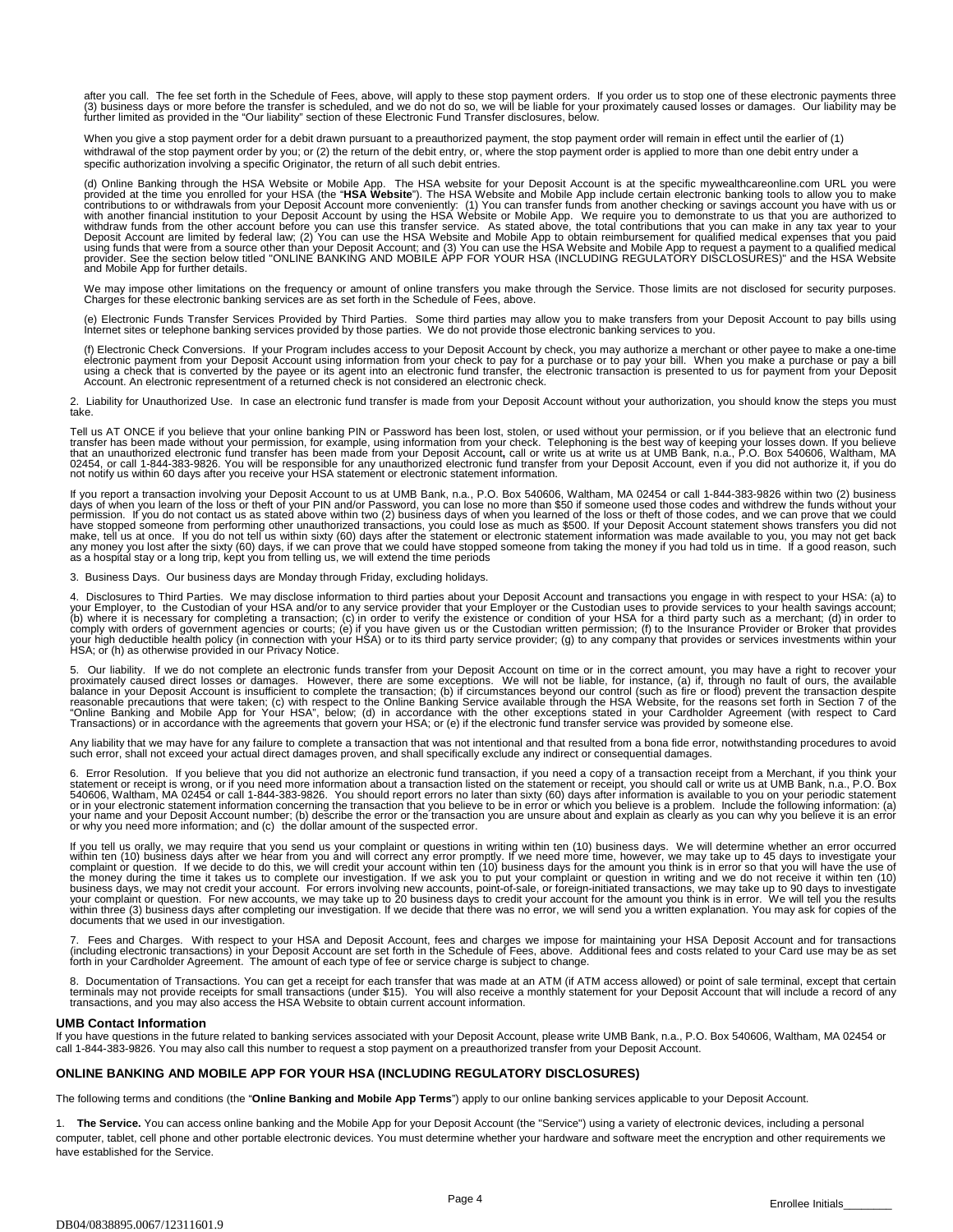2. **Mobile App**. You can also access certain portions of the Service through a Mobile App, to the extent offered through your Program. You can use the Mobile App to make Electronic Transfers as described under Section B.1 under the heading "Electronic Transfers." You may not enroll in the Program using the Mobile App. In addition, certain forms and statements may not be available through the Mobile App, including without limitation, beneficiary forms, Deposit Account information change forms, contribution correction forms, HSA transfer forms, IRS forms, and your account statements. These Online Banking and Mobile App Terms govern your use of the Mobile App.

3. **User ID and Password.** For access to your Deposit Account through the Service, you will need to create a User ID and a Password. Because your User ID and Password can be used to access money in your Deposit Account and information about your Deposit Account, you should treat your User ID and Password with the same degree of care and secrecy that you use to protect the Personal Identification Number (PIN) you have for your ATM or check card or that you use to protect other sensitive personal financial data. You can change your Password online, and we recommend that you do so frequently. Your Password should not be the same as your debit card PIN. You agree not to give or make available your User ID and Password to any person not authorized to access your Deposit Account. You agree to report any loss of or suspected unauthorized use of your User ID and Password to us immediately. You will use the same UserID and Password when you access the Service through the Mobile App.

4. **Deposit Account Information.** With the Service, you can check your balance and obtain certain transaction information regarding your Deposit Account. The Service will show your Deposit Account balance; and if you have elected other HSA investment options, the Service will also show your HSA Investments balance. HSA investment products are available through Devenir, LLC, member FINRA. These investment products are NOT FDIC INSURED, HAVE NO GUARANTEE, AND MAY LOSE VALUE.

The "**Available Balance**" displayed in the Service for your Deposit Account is the amount of money in your Deposit Account that is currently available for you to spend. It includes all posted and processing transactions (all transactions that were received by us as of midnight the prior day and have been posted to the Deposit Account and are currently being processed). Keep in mind that to calculate the exact amount of money you have to spend or withdraw from your Deposit Account, you should subtracted from your Available Balance any transactions that you have made that we have not yet received (and do not appear on the HSA Website). The Available Balance does not include any transaction that has not been received by the bank (check, recurring Debit Card transactions, ACH) and the amount of a deposit not currently available, including holds. The Available Balance displayed does **not** include your HSA Total Investment Balance, which is listed separately. The "HSA Total Investment Balance" is the prior business day's ending balance based on the value of assets in your HSA Investments as of that day, as reported to us by Devenir, LLC.

We maintain transaction information on your Deposit Account for the length of time required by applicable law.

5. **Making Contributions to your Deposit Account through the Service.** You can use the Service to make contributions to your Deposit Account from another bank account that you own (a "**Funding Account**"). The Funding Account may be a checking or savings account you have with us or with a different financial institution.

After you have entered information through the Service that identifies the Funding Account you want to use, we will make three small offsetting transactions to the Funding Account, with the words "UMB HSA" as a transaction description. After those deposits appear in your Funding Account, you must log back into the Service to verify the amounts of those transactions. You will be given three opportunities to correctly identify these transactions. If you do not correctly identify the transactions, you will be required to re-enter a Funding Account in the service and complete the validation process. You will not be able to fund your Deposit Account until this validation is complete. You represent and warrant to us that you own the Funding Account that you designate in the Service for making contributions to your Deposit Account and that you have a right to debit the Funding Account to make contributions to your Deposit Account*,* and you agree to indemnify and hold us harmless for any claims, damages and expenses (including reasonable attorney's fees) that we incur by virtue of our making any transfer from a Funding Account to your Deposit Account. Allow up to five (5) business days for the contribution to be available in your HSA.

Contributions to your Deposit Account may not exceed the applicable annual HSA contribution limits established by the IRS plus the maximum annual catch-up contribution limit. For further information, see your UMB HSA Account Custodial Agreement with us.

6. **Bill Payment Service.** You elect to enroll in the Bill Payment Service when you open your Deposit Account. Using the Bill Payment Service, you may electronically direct us to make payments from your Deposit Account to third parties ("**Payees**") or to transfer funds from your Deposit Account to another account in order to reimburse yourself from your HSA for a qualified healthcare expense that you paid from other (non-HSA) funds. You are responsible for ensuring that all payments to Payees or payments to reimburse yourself are for qualified healthcare expenses and that you keep records to establish that fact, in case the Internal Revenue Service asks you for the records. We do not review your payment or reimbursement requests for compliance with IRS regulations. You are responsible for the tax consequences of any Bill Payment or reimbursement transaction from your HSA using the Service. Payments may be made only to Payees with a U.S. mailing address. If you use the Bill Payment Service to reimburse yourself by crediting an account at another depository institution, the funds will generally be available in the account at the other bank within 3 business days after you enter the reimbursement in the Bill Payment Service.

- a. Your Personal Payee List. You must provide sufficient information about each Payee ("**Payee Information**") as we may request from time to time, to properly direct a payment to that Payee and permit the Payee to identify the correct account ("**Payee Account**") to credit with your payment. This information may include, among other things, the name and address of the Payee and your Payee account number. From time to time we may limit the number of Payees you may designate to receive payments through the Service.
- b. Payment Amount. Individual payments may be made in any amount. However, payments may not be in an amount that exceeds the Available Balance in your Account.
- c. Delivery of Your Payments. Although you can generally enter payment information through the Service 24 hours a day, 7 days a week, payments can be "initiated" only on our business days. The payment date or the "mail first payment on" date is the date on which funds are to be deducted from your Deposit Account (the "**Process Date**").

After funds are withdrawn from your Deposit Account on the Process Date, we will generally remit your payments by mailing the Payee a check drawn on an account we maintain for that purpose. Because of the time it takes for your Payees to receive their payments, the Process Date for each payment must be at least ten (10) business days prior to the Due Date. The "**Due Date**" is the date on which the payment must be received by the Payee to be considered on time under your agreement with the Payee, not including any grace period that the Payee may provide before the Payee imposes a late fee or similar penalty. The first time you send a payment to a Payee using the Service, it would be helpful if you allow additional time. That would allow the Payee to adjust to the new form of payment.

- d. Order of Payment. If more than one payment is scheduled for the same business day, we will, in our sole discretion, determine the order in which those payments are processed. You cannot control the order in which these payments are processed. Accordingly, if your Deposit Account does not contain sufficient available funds to complete all of your payments, any one or more of the payments may not be completed.
- e. Recurring Payments. You may schedule payments to Payees to be automatically initiated in a fixed amount weekly or monthly (a "**Recurring Payment**"). The date on which a transaction is scheduled to be initiated is referred to as the "**Recurring Payment Date**." If a Recurring Payment Date is a day that does not exist in a certain month, then the payment will be initiated on the next available business day. For example, if you schedule a payment for the 30th of each month, your payment for the month of February will be initiated on the 1st of March or the first business day of March, if the 1st falls on a day which is not a business day. If the Recurring Payment Date falls on a day other than a business day in any month, your payment will be initiated (i.e., the payment will be deducted from your Deposit Account) on the next available business day. Thus, your actual Process Date for any month may not be the Recurring Payment Date. For example, if you schedule a Recurring Payment to be initiated on the fifth (5th) of each month, and August 5th is a Saturday, your payment for August would be initiated August 7th.
- f. Canceling or Changing Payments. You may electronically cancel a payment scheduled for a future date, including a recurring payment, by cancelling the pending payment in the Service by the end of the day on the date the payment is scheduled to be initiated. In order to change the date or amount of a Recurring Payment, you must first cancel the payment and then schedule a new payment to reflect the change.
- g. Failed Payments. If we are not able to make a payment as you directed, the transaction that you entered will be shown on the Failed Payment screen as a Failed Payment. For example, if there are not sufficient funds in your Account on the Process Date or if other payments we have been asked to make on your behalf (such as checks you write or debit card transactions you make) would reduce the Available Balance below the amount required to make the payment, we will not make the payment. When a payment fails because of insufficient funds, you will need to reschedule the payment or make other payment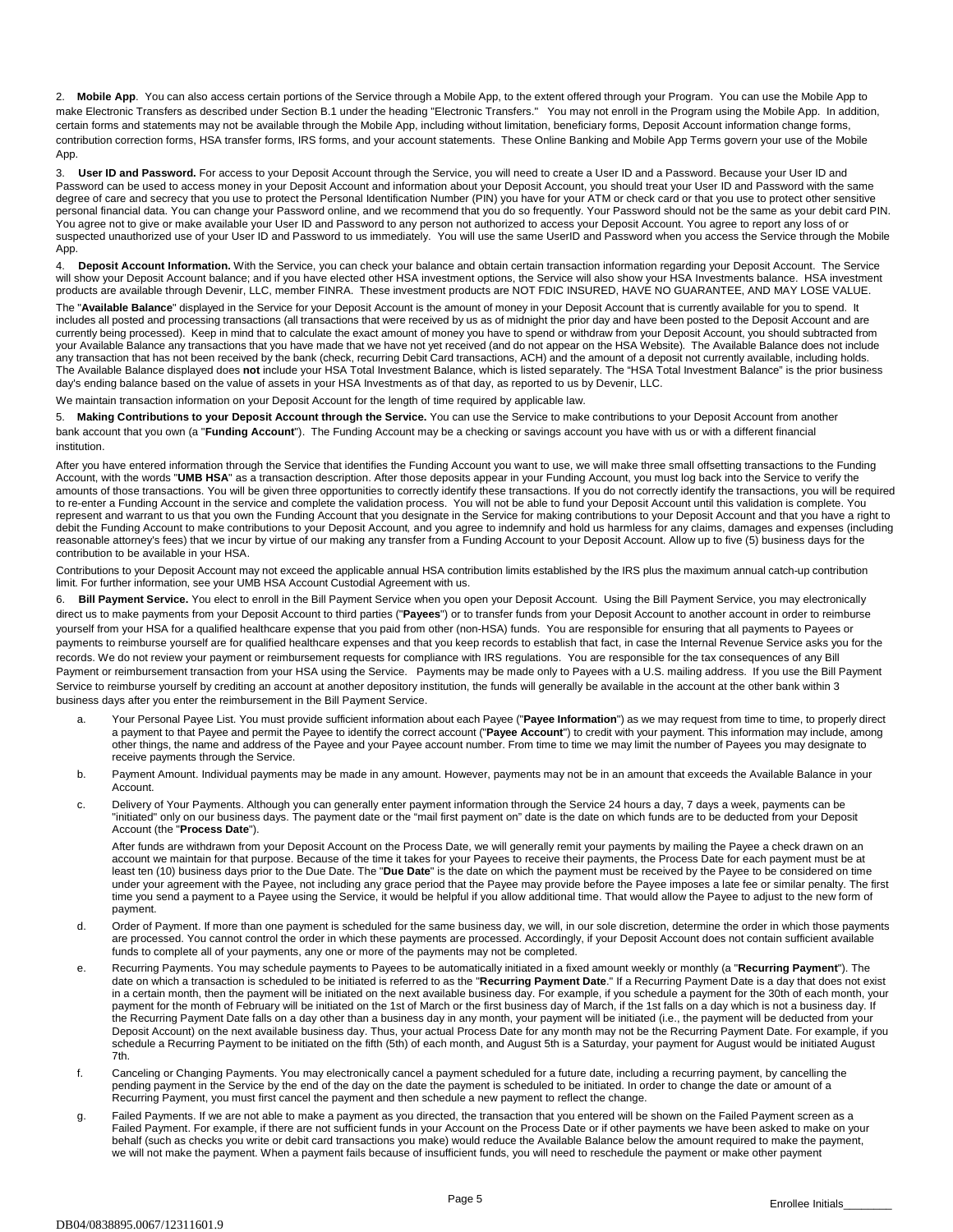arrangements. You will receive a notice of the failed payment which will be delivered to you in the manner you have indicated to us that you wish to receive communications. If you have not provided a communication preference to us, communications will be provided by mail.

- h. Uncompleted Payments. If we remit your payment to a Payee by mailing your Payee a check drawn on an account we maintain for that purpose and the check has not been presented to us for payment within 90 days after the Process Date, we will place a stop payment order on the check and deposit the amount of the payment into your account.
- i. Stopping Payments on Preauthorized Bill Payments. The best way to stop payment on a bill payment that you have authorized to be deducted from your Deposit Account on a periodic basis is to use the Service to cancel the payment. You may do this by the end of the day on the date the payment is scheduled to be initiated. You may also affect the stop payment by telephone or in writing, but there is a cost to do so, and you must act much earlier in order for that request to be honored. See the paragraph of the "Electronic Funds Transfers" section titled "Stopping Payment on Preauthorized Debits."

7. **Our Liability for Failure to Complete Transactions.** We will process and complete all electronic funds transfers properly initiated through the Service in accordance with these Online Banking and Mobile App Terms. If we do not complete a payment or transfer to or from your Deposit Account on time or in the correct amount under these Online Banking and Mobile App Terms, our liability is limited to your direct damages proved. However, we will not be liable if:

- a. Through no fault of ours, you do not have enough money in your Deposit Account to make the payment or transfer.
- b. The payment or transfer would exceed the balance in your Deposit Account.
- c. The Service or your PC, modem or other electronic device is not working properly.
- d. A Payee mishandles or delays handling payments sent by us.
- e. You have not provided us with the correct Payee Information, such as the Payee's name, address, Payee Account or payment amount.
- f. Circumstances beyond our control (such as fire, flood, or delay in the U.S. mail) prevent the proper completion of the transaction despite reasonable precautions by us to avoid these circumstances.
- g. You do not have the right under these Online Banking and Mobile App Terms to withdraw the funds.
- h. As otherwise set forth in these Online Banking and Mobile App Terms, or the Terms of Use associated with the Mobile App.

8. **Fees.** We do not charge monthly fees or per payment fees for the Service. However, you may incur other fees on your Deposit Account as described in the Schedule of Fees, above. Your mobile carrier may charge other fees when you access the Service through the Mobile App; check with your mobile carrier for details.

9. **Statements.** All of your payments and funds transfers made through the Service will appear on your account statement(s).

10. **Equipment.** We are not responsible for any loss, damage or injury resulting from (a) an interruption or any other defect in your electrical power, telephone service, or the services provided by your Internet service provider; (b) the disconnecting of your telephone line by your local telephone company or from deficiencies in line quality; (c) any defect or malfunction of your PC, modem or other electronic device you use to access the Service; or (d) the transmission of any virus which may infect your equipment or software. We are not responsible for any services relating to your PC or other electronic access device other than those specified in these Online Banking and Mobile App Terms.

11. **Hours of Operation.** Although bill payments can be initiated only on business days, the Service is generally available 24 hours a day, 7 days a week. However, the Service is not available during scheduled maintenance periods and during unscheduled system outages.

12. **Business Days.** Our business days are Monday through Friday, excluding holidays.

13. **Disclosures to Third Parties.** See the paragraph titled "Disclosures to Third Parties" in the section titled "Electronic Fund Transfers" regarding what information regarding your use of the Service we may disclose to third parties.

14. **Termination.** We may terminate your use of the Service, in whole or in part, at any time without prior notice. Your access to the Service will be terminated automatically if your Deposit Account is closed, or access to your Deposit Account is restricted for any reason. Termination will not affect your liability or obligations under these Online Banking and Mobile App Terms or the Mobile App Terms of Use for transactions we have processed on your behalf.

15. **Liability for Unauthorized Use and Error Resolution.** See the paragraphs titled "Liability for Unauthorized Use" and "Our liability" in the section titled "Electronic Fund Transfers" for how to report unauthorized Contributions, HSA Reimbursements and Bill Payments that you believe were made using the Online Banking Service, and your potential liability for unauthorized use of the Online Banking Service.

16. **Limitation of Liability.** Except as otherwise provided in these Online Banking and Mobile App Terms or by law, UMB Bank is not responsible for any loss, injury or damage, whether direct, indirect, special or consequential, caused by the Service or the use thereof or arising in any way out of the installation, use or maintenance of your PC, electronic device or its related software.

17. **Entire Agreement.** The "Online Banking and Mobile App for your HSA" section of these Regulatory Disclosures, together with the portions of the Electronic Funds Transfer section specifically referenced and the Schedule of Fees is the complete and exclusive agreement between you and us related to our Service and supplements any other agreement or disclosure related to your Deposit Account. In the event of a conflict between these Online Banking and Mobile App Terms and any other agreement or disclosure related to the Service or any statement by our employees or agents, these Online Banking and Mobile App terms will control.

18. **No Waiver.** No delay or omission by us in exercising any rights or remedies hereunder will impair such right or remedy or be construed as a waiver of any such right or remedy. Any single or partial exercise of a right or remedy does not preclude further exercise thereof or the exercise of any other right or remedy. No waiver is valid unless in writing signed by us.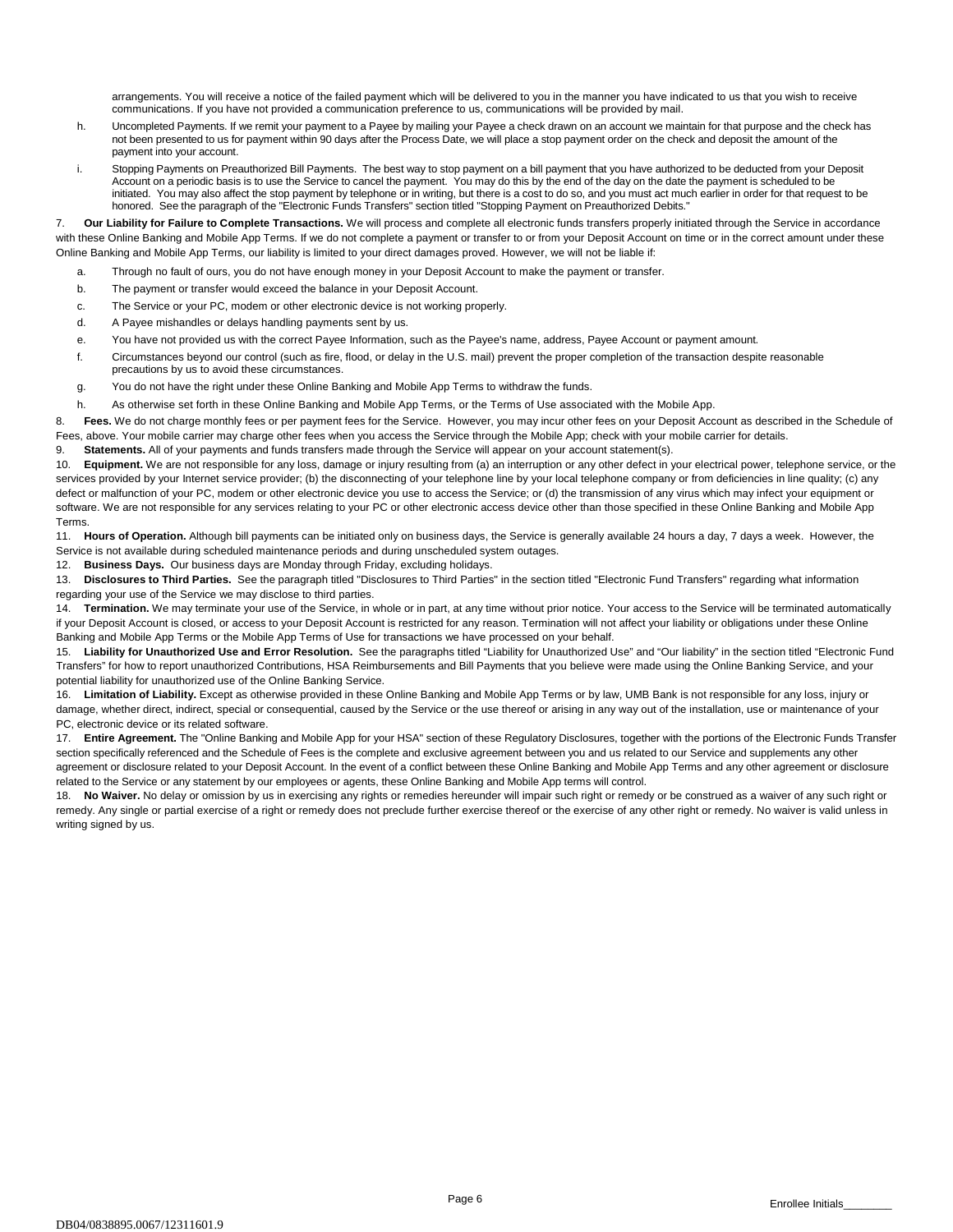Healthcare Services

**UMB** 



| <b>FACTS</b>                                                                                                                                                                                                                                                                                                                                                                                                                     | <b>WHAT DOES UMB FINANCIAL CORPORATION AND ITS SUBSIDIARIES ("UMB")</b><br><b>DO WITH YOUR PERSONAL INFORMATION?</b>                                                                                                                                                                                                      |                        |                                |  |
|----------------------------------------------------------------------------------------------------------------------------------------------------------------------------------------------------------------------------------------------------------------------------------------------------------------------------------------------------------------------------------------------------------------------------------|---------------------------------------------------------------------------------------------------------------------------------------------------------------------------------------------------------------------------------------------------------------------------------------------------------------------------|------------------------|--------------------------------|--|
| Why?                                                                                                                                                                                                                                                                                                                                                                                                                             | Financial companies choose how they share your personal information. Federal law gives consumers<br>the right to limit some but not all sharing. Federal law also requires us to tell you how we collect,<br>share, and protect your personal information. Please read this notice carefully to understand what we<br>do. |                        |                                |  |
| The types of personal information we collect and share depend on the product or service you have<br>What?<br>with us. This information can include:<br>Social Security number and employment information<br>٠<br>Account balance and payment history<br>٠<br>Transaction history and overdraft history<br>٠<br>When you are no longer a UMB customer, we will continue to share your information as described in<br>this notice. |                                                                                                                                                                                                                                                                                                                           |                        |                                |  |
| All financial companies need to share customers' personal information to run their everyday business.<br>How?<br>In the section below, we list the reasons financial companies can share their customers' personal<br>information, the reasons UMB chooses to share and whether you can limit this sharing.                                                                                                                      |                                                                                                                                                                                                                                                                                                                           |                        |                                |  |
|                                                                                                                                                                                                                                                                                                                                                                                                                                  |                                                                                                                                                                                                                                                                                                                           |                        |                                |  |
|                                                                                                                                                                                                                                                                                                                                                                                                                                  | Reasons we can share your personal information                                                                                                                                                                                                                                                                            | <b>Does UMB share?</b> | Can you limit this<br>sharing? |  |
|                                                                                                                                                                                                                                                                                                                                                                                                                                  | For our everyday business purposes -<br>such as to process your transactions, maintain your account(s),<br>respond to court orders and legal investigations, or report to                                                                                                                                                 | Yes                    | No                             |  |
| credit bureaus<br>For our marketing purposes -                                                                                                                                                                                                                                                                                                                                                                                   | to offer our products and services to you                                                                                                                                                                                                                                                                                 | <b>No</b>              | We don't share                 |  |
|                                                                                                                                                                                                                                                                                                                                                                                                                                  | For joint marketing with other financial companies                                                                                                                                                                                                                                                                        | <b>No</b>              | We don't share                 |  |
|                                                                                                                                                                                                                                                                                                                                                                                                                                  | For our affiliates' everyday business purposes -                                                                                                                                                                                                                                                                          | Yes                    | <b>No</b>                      |  |
|                                                                                                                                                                                                                                                                                                                                                                                                                                  | information about your transactions and experiences                                                                                                                                                                                                                                                                       |                        |                                |  |
|                                                                                                                                                                                                                                                                                                                                                                                                                                  | For our affiliates' everyday business purposes -<br>information about your creditworthiness                                                                                                                                                                                                                               | No                     | We don't share                 |  |
|                                                                                                                                                                                                                                                                                                                                                                                                                                  | For our affiliates to market to you                                                                                                                                                                                                                                                                                       | <b>No</b>              | We don't share                 |  |
|                                                                                                                                                                                                                                                                                                                                                                                                                                  | For nonaffiliates to market to you                                                                                                                                                                                                                                                                                        | No.                    | We don't share                 |  |